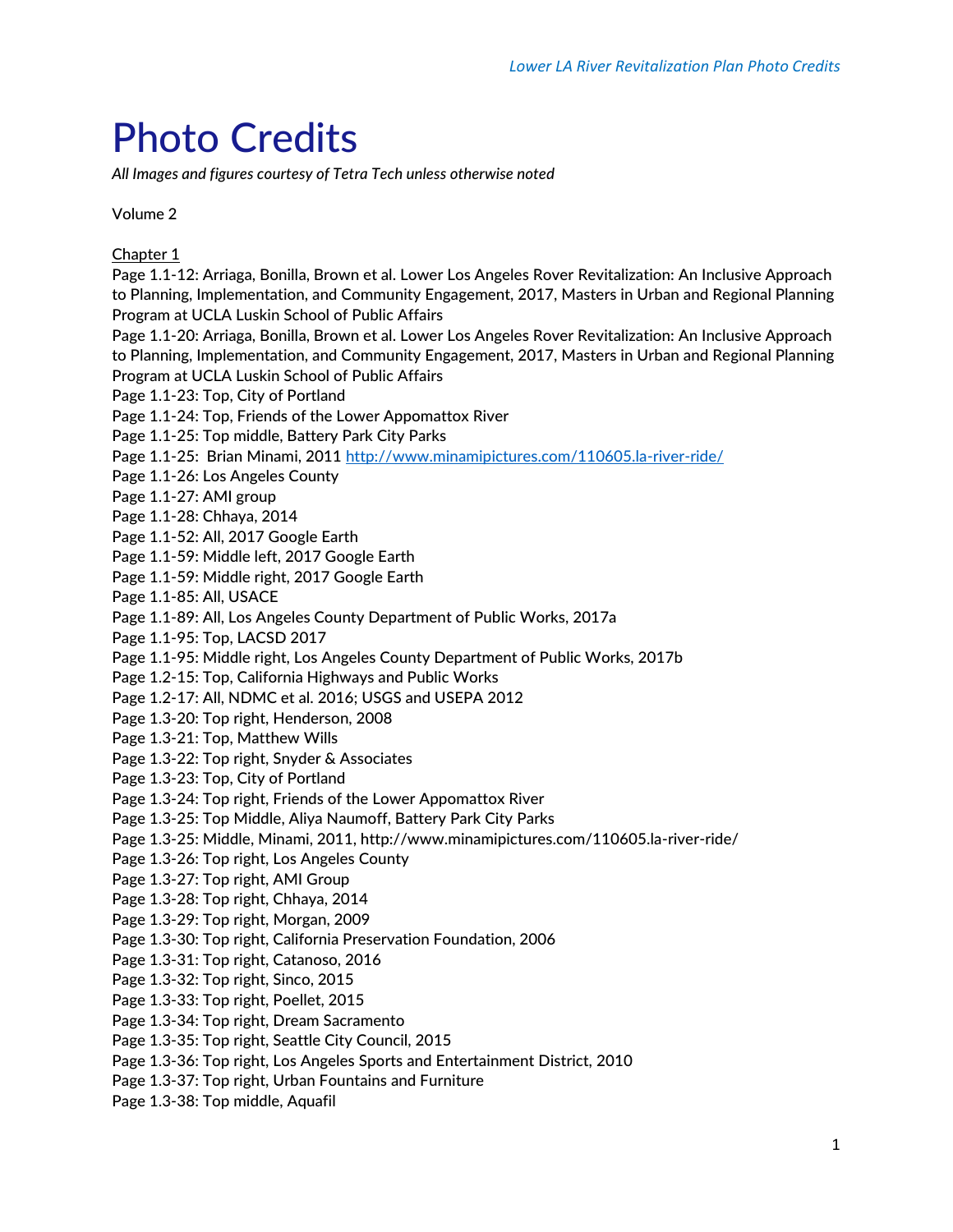Page 1.3-38: Bottom middle, Bikexprt Page 1.3-39: Top right, University of Virginia Page 1.3-40: Top middle, Spotlight News, 2016 Page 1.3-40: Bottom middle, UW Sustainability Page 1.3-41: Leonard, 2012 Page 1.3-42: Top, City of Portland, 2012 Page 1.3-42: Bottom, Margoni, 2014 Page 1.3-43: NYC Planning, 2014 Page 1.3-44: Top, Kanouse, 2013 Page 1.3-44: Bottom Champlin, 2014 Page 1.3-45: el Camino Engineering Page 1.3-46: Top, SWA Page 1.3-46: Bottom, Long Beach Stuff Page 1.3-47: Smith, 2012 Page 1.3-48: Top, Hometown, 2013 Page 1.3-48: Bottom Moore, 2014 Page 1.3-49: Gale, 2014 Page 1.3-50: Top, Stevens, 2014 Page 1.3-50: Bottom, Interstate Guide, 2014 Page 1.3-51: Aron, 2016 Page 1.3-52: Bicycle Network Page 1.3-53: The Madrina Group Page 1.3-54: Top, Urban Farm Hub, 2014) Page 1.3-54: Bottom, Clockshop Page 1.3-55: The Atlantic, 2013 Page 1.3-56: Top, Niskayuna Schools, 2015 Page 1.3-56: Bottom, LAUSD, 2015 Page 1.3-57: Los Angeles Times, 2016 Page 1.3-58: Culver City Page 1.3-59: LADOT Bike Blog, 2012 Page 1.3-63: JaxStrong, 2010 Page 1.3-64: Chris F., 2016 Page 1.3-65: Bonnie and Suh, 2013 Page 1.3-66: Urban Gardens, 2012 Page 1.3-69: Hardberger, 2016 Page 1.3-70: Barrett, 2012 Page 1.3-71: Barrett, 2012 Page 1.3-72: LADOT, 2015 Page 1.3-73: Top, LADOT, 2016 Page 1.3-73: Bottom, Island Press, 2012 Page 1.3-74: Cromagnom, 2011 Page 1.3-75: Masoner, 2017 Page 1.3-76: Ribokas Page 1.3-77: All, LA County Department of Parks and Recreation, 2017 Page 1.3-78: 2017 Google Earth Page 1.3-79: All, 2017 Google Earth Page 1.3-81: Top, Caltrans Page 1.3-81: Bottom, Lukes, 2015 Page 1.3-82: Alabama State Parks Page 1.3-83: Simpson, 2010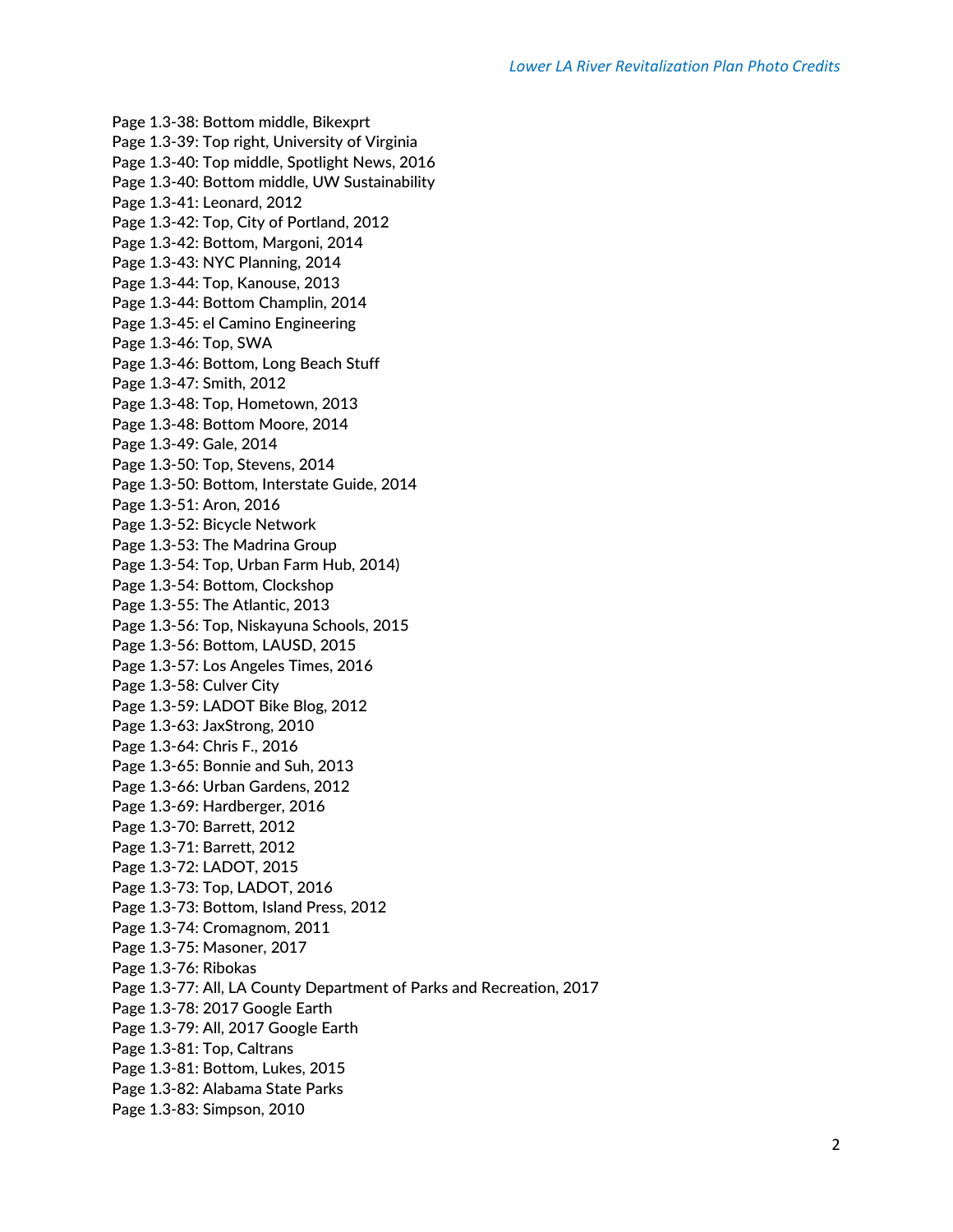Page 1.3-84: Heffernan Page 1.3-85: Top, Jiroch, 2012 Page 1.3-85: Bottom, Petticrew and Austin Page 1.3-86: Luna, 2014 Page 1.3-87: Top, Better Cities & Towns, 2013 Page 1.3-87: Bottom, Urban, 2016 Page 1.3-88: Climbing Wall Page 1.3-89: Top, YMCA of the Rockies Page 1.3-89: Bottom, Tailored Climbing Wall Solutions Limited Page 1.3-90: LA City Page 1.3-91: Top, San Francisco Public Works Page 1.3-91: Bottom, Wayne, 2017 Page 1.3-92: Volusia County, 2014 Page 1.3-93: Top, Atwater Village Newbie, 2008 Page 1.3-93: Bottom, Miyamoto, 2015 Page 1.3-94: Bennett, 2016 Page 1.3-95: Top, Urban Land Institute, 2010 Page 1.3-95: Bottom, North Star Camp, 2017 Page 1.3-96: Parlato, 2011 Page 1.3-97: Top, City of Cudahy Page 1.3-97: Bottom, Parlato, 2011 Page 1.3-98: LA River Annex Page 1.3-99: Top, Minami Pictures, 2011, http://www.minamipictures.com/110605.la-river-ride/ Page 1.3-99: Bottom, Kitazawa, 2013 Page 1.3-100: Kreuzer, 2011 Page 1.3-101: Top, USDA National Institute of Food and Agriculture, 2015 Page 1.3-101: Bottom, Los Angeles Garden Council, 2014 Page 1.3-104: Walsh and WYC, 2011 Page 1.3-105: Top, National Park Service, 2015 Page 1.3-105: Bottom, Branson-Potts and Serna, 2016 Page 1.3-106: Valley Runners LA, 2016 Page 1.3-107: Top, Urban Redevelopment Authority, 2014 Page 1.3-107: Bottom, National Endowment for the Arts Page 1.3-108: Freewheel Parklet, 2011 Page 1.3-109: Top, Medlock, 2016 Page 1.3-109: Bottom, DLANC, 2013 Page 1.3-110: Amigos de los Rios Page 1.3-111: Top, Samiei, 2014 Page 1.3-111: Bottom, Jao, 2014 Page 1.3-112: BIG Vision Foundation Page 1.3-113: Top, Kan\_Khampanya, 2016 Page 1.3-113: Bottom, Gollings, 2015 Page 1.3-114: TPG Town Planning and Urban Design, 2009 Page 1.3-115: Top, LA County Department of Parks and Recreation Page 1.3-115: Bottom, Starkey, 2013 Page 1.3-116: Psomas, 2014 Page 1.3-119: Knight, 2015 Page 1.3-122: 2017 Google Earth Page 1.3-123: Top, 2017 Google Earth Page 1.3-123: Bottom, Behrens, 2011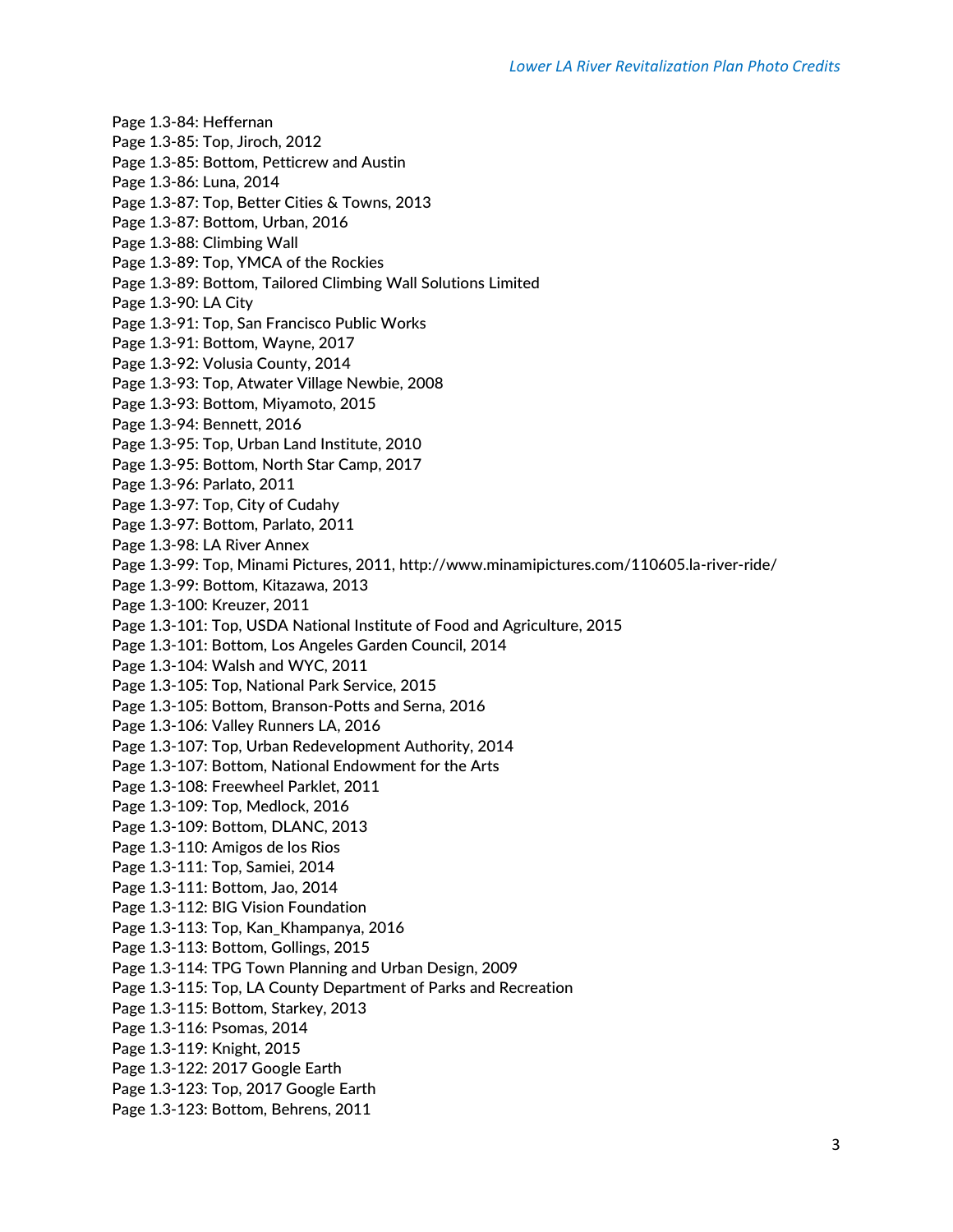- Page 1.3-124: IGBBerlin, 2010
- Page 1.3-126: Top, Robinson
- Page 1.3-126: Bottom, USACE Los Angeles District, 2012
- Page 1.3-127: Eulie, 2010
- Page 1.3-131: CA DOT
- Page 1.3-132: Andrew Fisher, University of California, Santa Cruz
- Page 1.3-133: Los Angeles Department of Water and Power, 2015
- Page 1.3-134: Top, Ramsey-Washington Metro Watershed District
- Page 1.3-134: Bottom, Concrete Services NWA and California Stormwater Quality Association
- Page 1.3-135: Land Design Associates
- Page 1.3-136: Top, DEP Montgomery Maryland
- Page 1.3-136: Bottom, Stormwater Pros, 2014
- Page 1.3-137: Petersen, 2014
- Page 1.3-138: Top, AAEES, 2015
- Page 1.3-138: Bottom, Amigos de Los Rios
- Page 1.3-139: The Center for Watershed Protection, 2010
- Page 1.3-140: Top, Warnert, 2015
- Page 1.3-140: Bottom, NYC DEP
- Page 1.3-143: Redwood City
- Page 1.3-145: VIUDeepbay
- Page 1.3-146: Top, Coalition To Restore Costal Louisiana)
- Page 1.3-146: Bottom, USACE NY
- Page 1.3-148: Los Angeles Department of Public Works
- Page 1.3-149: Schuster, Bob
- Page 1.3-150: Top, Kern Water Bank Authority
- Page 1.3-150: Bottom, CSIRO Land and Water
- Page 1.3-151: City of Santa Monica
- Page 1.3-152: Miralles Associates
- Page 1.3-155: Los Angeles Sanitation
- Page 1.3-156: AAEES, 2014
- Page 1.4-4: 2017 Google Earth
- Page 1.4-5: 2017 Google Earth
- Page 1.4-6: 2017 Google Earth
- Page 1.4-7: 2017 Google Earth
- Chapter 3
- Page 3.2-13: All, 2018, Google Page 3.2-14: 2018, Google Page 3.2-15: All, Los Angeles County Department of Public Works Records Page 3.2-16: Los Angeles County Department of Public Works Records Page 3.3-4: 2018, Google Page 3.3-5: All, 2018, Google Page 3.3-6: All, 2018, Google Page 3.3-7: 2018, Google Page 3.3-14: GeoTracker Page 3.4-9: All, 2018, Google Page 3.4-38: GeoTracker Page 3.5-13: 2018, Google Page 3.5-15: All 2018 Google Earth Page 3.7-7 GeoTracker